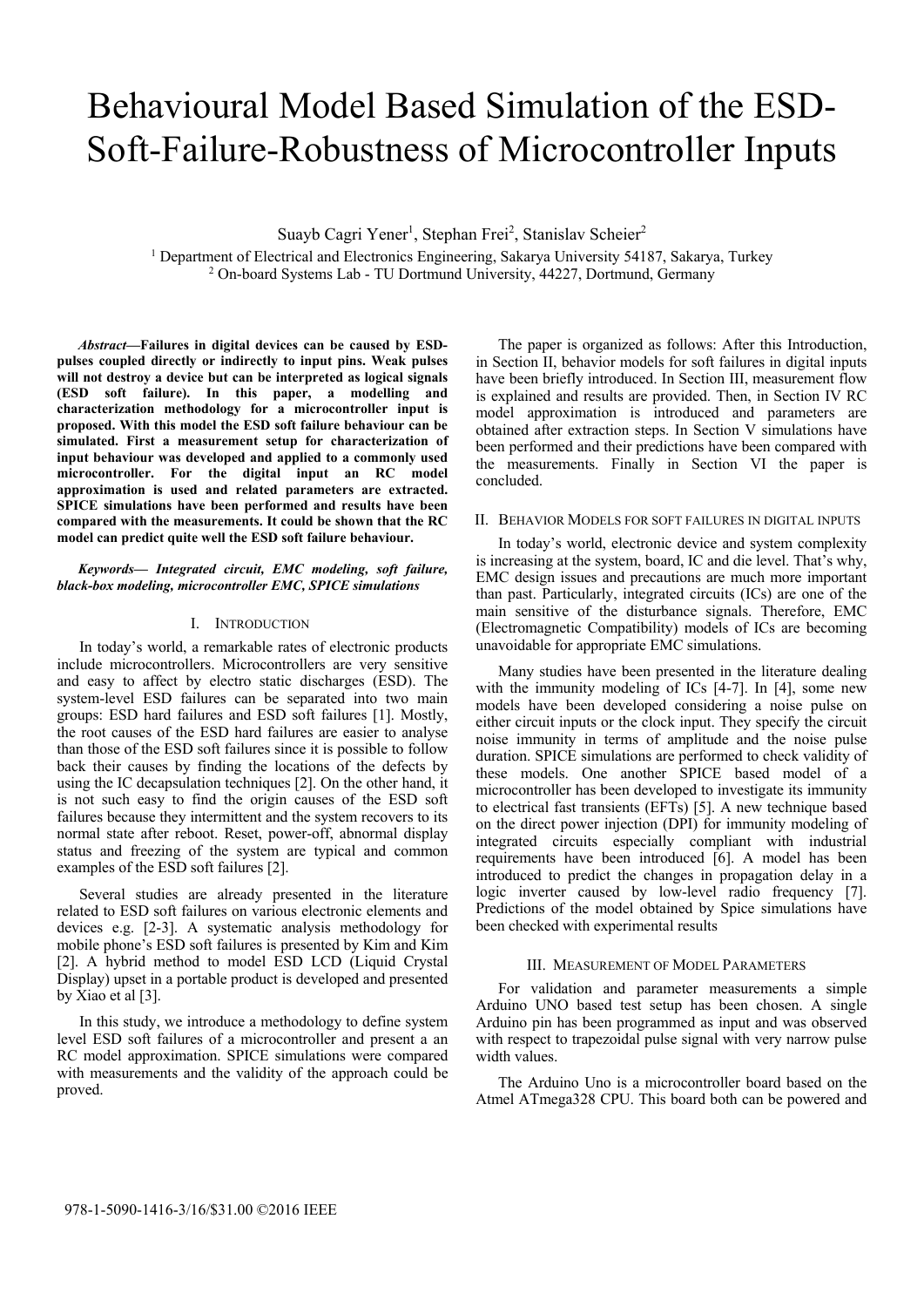programmed from the USB connector. Arduino UNO has a 16 MHz ceramic resonator and it operates at 5V.

Main concept of this step is to define the failure limits with respect to pulse width and signal amplitude. The status of the input pin is observed when a pulse signal with various pulse width and amplitude is applied. Detection of status change by the  $\mu$ C is defined as "soft failure". Detection of the "soft" failure" is observed on PC by using Arduino serial monitor. For this purpose, a counter was programmed that each pulse causes an increment. Block schematic of the test setup is shown in Fig. 1.



Fig. 1. Block schematic of the test setıp

In order to get most sensitive detection process, interrupt function is used. For this purpose Pin 2 of the Arduino UNO is configured as interrupt input. Circuit schematic of the pulse signal generator and the test circuit is shown in Fig. 2.



Fig. 2. Circuit schematic of the pulse signal generator and the test circuit

 $R<sub>P</sub>$  is used as the pull-down resistor for signal stabilization on interrupt pin input as shown in Fig 2. The series resistor  $R<sub>S</sub>$ is used to obtain RC model values to define minimum "detectable" amplitude level for three different  $R<sub>s</sub>$  for each particular PW values characterization.

Photograph of the test setup is shown in Fig. 3.



Fig. 3. Photograph of Ardıino UNO based measurement setup

Flowchart of the measurement steps, for soft failure detection, is shown in Fig. 4. A certain time stable operation by itself on the first conditional block is defined as the decision criterion. In this process N (No) for conditional bock is the

decision criterion that the pulse is not detected by the Arduino during 20 seconds.



Fig. 4. Flowchart of the measurement methodology

Measurement equipment is listed in Table I. For longer pulse widths  $(4 - 100 \text{ ns})$  a Tektronix AWG is used. For the shortest PW value (0.8 ns) the Schwarzbeck IGUF 2910-S signal generator is used. It gives a pulse shape with constant amplitude and pulse width. Measured pulse width is 0.8ns for this device with 250Hz repetition frequency. To adjust the output amplitude a Weinschel Engineering Model 2808 variable attenuator is used.

TABLE I. MEASUREMENT EQUIPMENT

| <b>Device</b>                    | <b>Description</b>                |  |
|----------------------------------|-----------------------------------|--|
| Arbitrary Signal Generator (SG1) | Schwarzbeck IGUF 2910-S           |  |
| Arbitrary Signal Generator (SG2) | Tektronix AFG3252                 |  |
| Oscilloscope                     | LeCroy 760ZI 6 GHz Oscilloscope   |  |
| Adjustable Attenuator            | Weinschel Engineering Model: 2808 |  |
| <b>Test Board</b>                | Arduino UNO                       |  |

Measurements are done for 18 pules width (PW) values from 0.8 ns to 100 ns. R<sub>s</sub> values are 0  $\Omega$ , 50  $\Omega$  and 470  $\Omega$ , respectively. Results obtained have been provided in Table II. and graphically demonstrated in Fig. 5.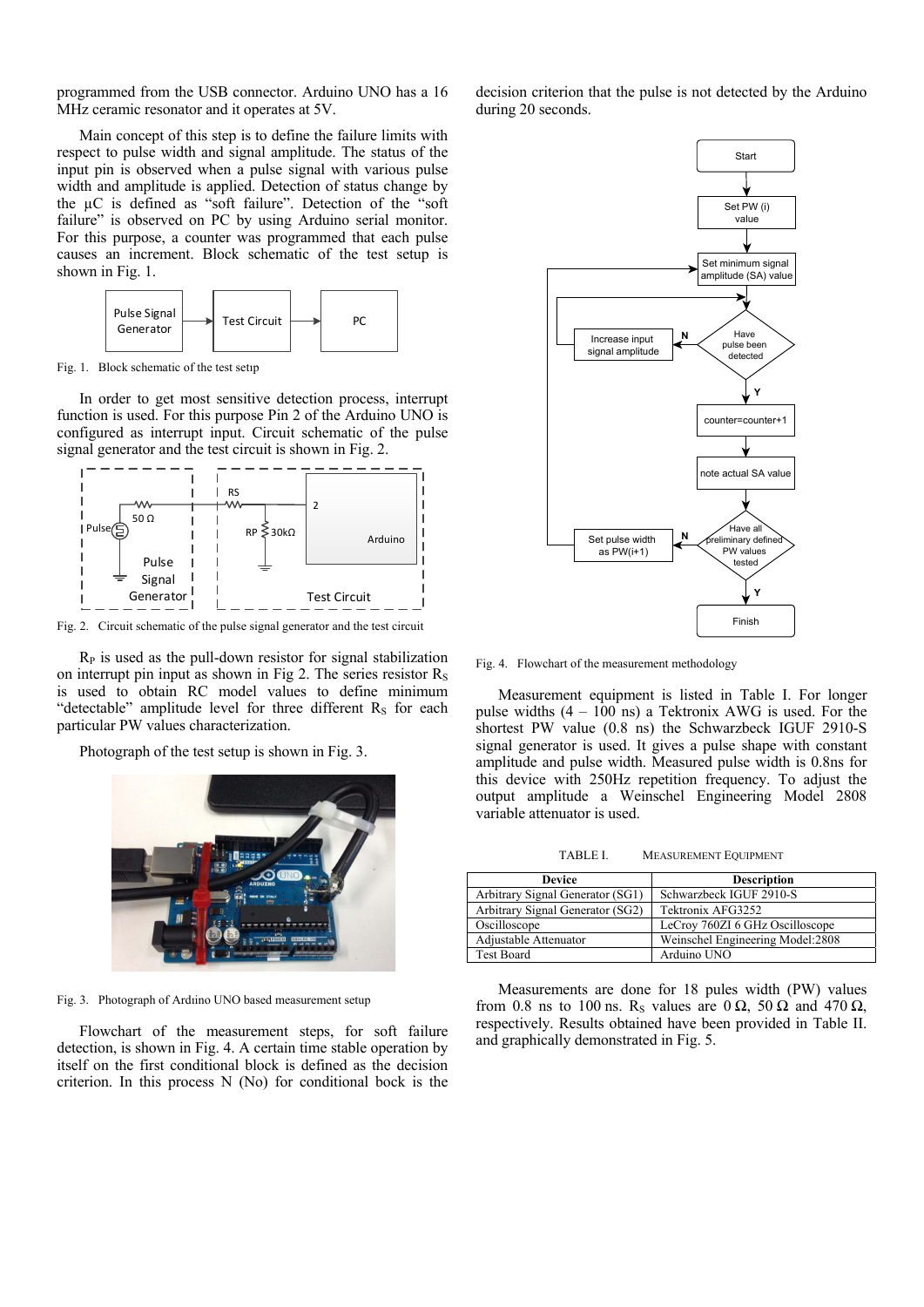| #              | PW (ns) | $V_{R0}$ (V) for<br>$R_S = 0.02$ | $V_{R1}$ (V) for<br>$R_S = 50\Omega$ | $V_{R2}$ (V) for<br>$R_S = 470\Omega$ |
|----------------|---------|----------------------------------|--------------------------------------|---------------------------------------|
| 1              | 0.8     | 8.75                             | 10.02                                | 17.8                                  |
| $\overline{2}$ | 4       | 3,002                            | 3,322                                | 4,86                                  |
| 3              | 5       | 2,864                            | 3,054                                | 4,19                                  |
| 4              | 6       | 2,812                            | 2,91                                 | 3,756                                 |
| 5              | 7       | 2,756                            | 2,814                                | 3,456                                 |
| 6              | 8       | 2,692                            | 2,744                                | 3,244                                 |
| $\overline{7}$ | 10      | 2,65                             | 2,674                                | 2,976                                 |
| 8              | 12      | 2,616                            | 2,63                                 | 2,82                                  |
| 9              | 15      | 2,592                            | 2,608                                | 2,756                                 |
| 10             | 20      | 2,592                            | 2,608                                | 2,756                                 |
| 11             | 25      | 2,592                            | 2,608                                | 2,704                                 |
| 12             | 30      | 2,592                            | 2,608                                | 2,644                                 |
| 13             | 40      | 2,592                            | 2,608                                | 2,636                                 |
| 14             | 50      | 2,592                            | 2,608                                | 2,628                                 |
| 15             | 60      | 2,592                            | 2,608                                | 2,626                                 |
| 16             | 70      | 2,592                            | 2,608                                | 2,626                                 |
| 17             | 80      | 2,592                            | 2,608                                | 2,626                                 |
| 18             | 100     | 2,592                            | 2,608                                | 2,624                                 |

TABLE II. MINIMUM AMPLITUDE VALUES CAUSING "SOFT FAILURE" FOR EACH PARTICULAR PW VALUES.



Fig. 5. Detected minimum amplitude vs. PW for "soft failure"

20

## IV. RC MODEL APPROXIMATION

From the measured data the RC behavioural model can be parametrized. This process is presented now. The circuit schematic with the RC model representing the Arduino pin is shown in Fig. 6.



Fig. 6. Circuit schematic of the pulse signal generator and the test circuit with RC equivalent

To obtain R and C values, MATLAB curve fitting tool is applied to the measurement results. Fitted curves based on the basic exponential RC equivalent as expressed in (1) for  $R_{S1}$ =0Ω,  $R_{S2}$ =50Ω and  $R_{S3}$ =470Ω are shown in Fig. 7, 8 and 9, respectively.

$$
v_I = v_C \left( 1 - e^{\frac{-t}{\tau}} \right) \tag{1}
$$

Where  $v_I$  is the amplitude of the pulse signal,  $v_C$  is the capacitor voltage and  $\tau$  is the time constant of the RC block.



Fig. 7. Fitted curve for  $R_{S1}=0\Omega$ 



Fig. 8. Fitted curve for  $R_{S2}$ =50 $\Omega$ 



Fig. 9. Fitted curve for  $R_{\rm S3}$ =470 $\Omega$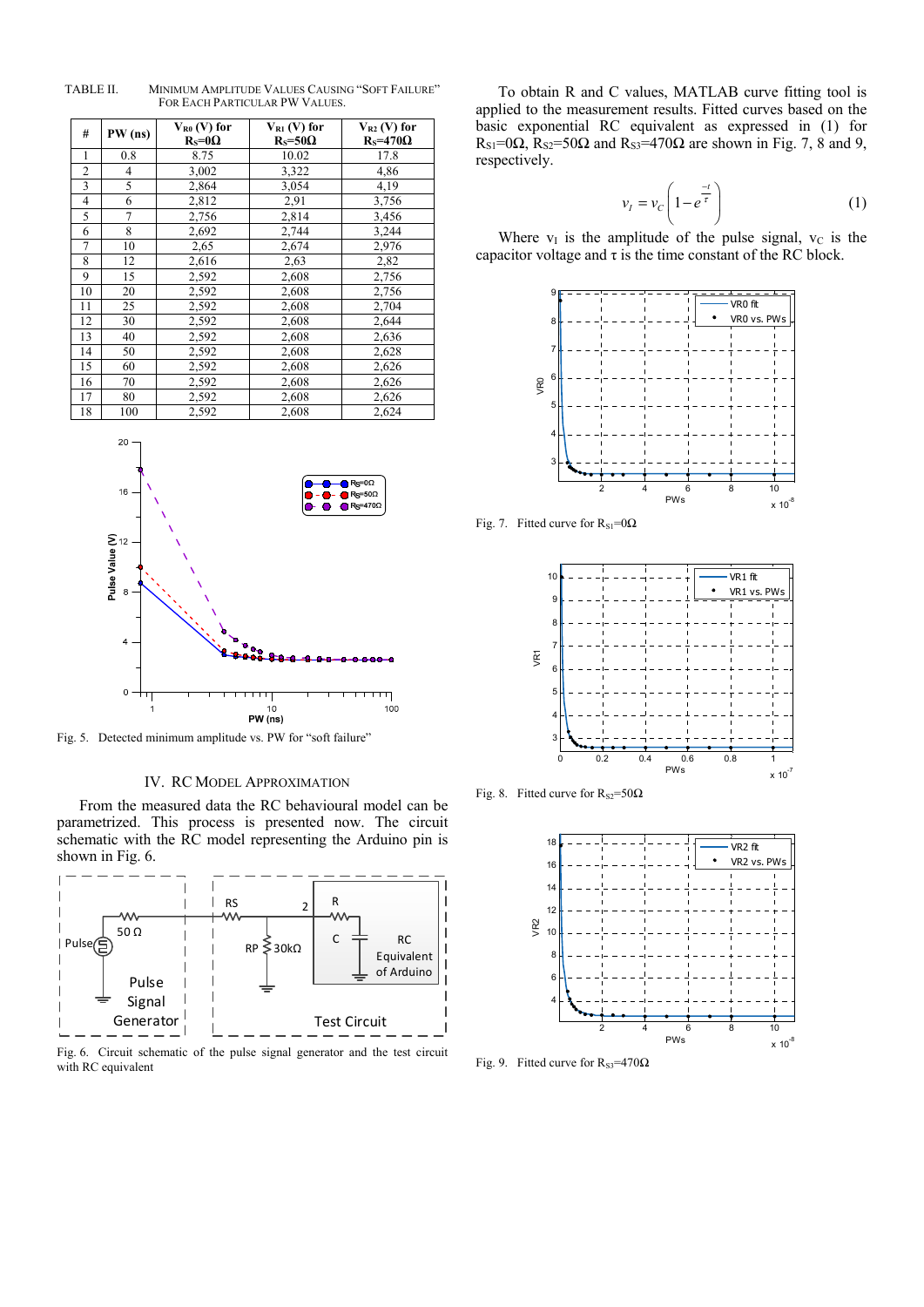Then first order polynomial expression as stated in (2) is considered for RC equivalent.

$$
\tau_i = (R_I + R_{Si} + R)C \tag{2}
$$

Where  $\tau_i$  stands for the three fitted values from Fig. 7, 8 and 9. R<sub>I</sub>=50Ω is input resistance of signal generator for 50Ω system. By applying curve fitting the unknowns R and C have been determined as  $R=330 \Omega$  and C=6 pF.



Fig. 10. Fitted curve for R & C extraction

#### V. SIMULATIONS AND COMPARISON OF THE RESULTS

In this section by using RC model equivalent and extracted R and C values for related pin of Arduino given in Fig. 6, PSPICE simulations have been performed.

For the simulations two type pulse shape such as rectangular and trapezoidal are considered in each step. Rectangular shape stands for basic capacitor charge equation, Trapezoidal one is for real shape from the signal generator.

Simulations have been performed for same set of  $R<sub>S</sub>$  values such as  $0\Omega$ . 50 $\Omega$  and 470 $\Omega$  for each PW values listed in Table II. The circuit schematic used for SPICE simulations is shown in Fig. 11. Two different type pulse signal has been applied as shown in Fig. 12 (rectangular) and Fig. 13 (trapezoidal) respectively.



Fig. 11. PSPICE circuit schematic of the test circuit for simulations with rectengular pulse shape

Each theoretically calculated capacitor value which obtained by using Equation (1) has been compared simulated  $v<sub>C</sub>$  value. Sample simulated characteristics for  $v<sub>I</sub>=4.19V$  and PW=5ns are shown in Fig. 12 and 13.



Fig. 12. PSPICE simulation characteristics of pulse and capacitor voltages for rectangular pulse shape with  $v_1$ =4.19V and PW=5ns values.



Fig. 13. PSPICE simulation charracteristics of pulse and capacitor voltages for trapezoidal pulse shape with  $v_1$ =4.19V and PW=5ns values.

Difference between calculated and simulated values are expressed as percentage error and results are shown in Fig. 14 for trapezoidal pulse shape. Average RMSE (Root Mean Squared Error) is calculated as below 2%.



Fig. 14. Percentage error in capacitor voltage values with respect to frequency for rectangular pulse shape

Same procedure is applied for the other Arduino UNO interrupt pin and results are confirmed.